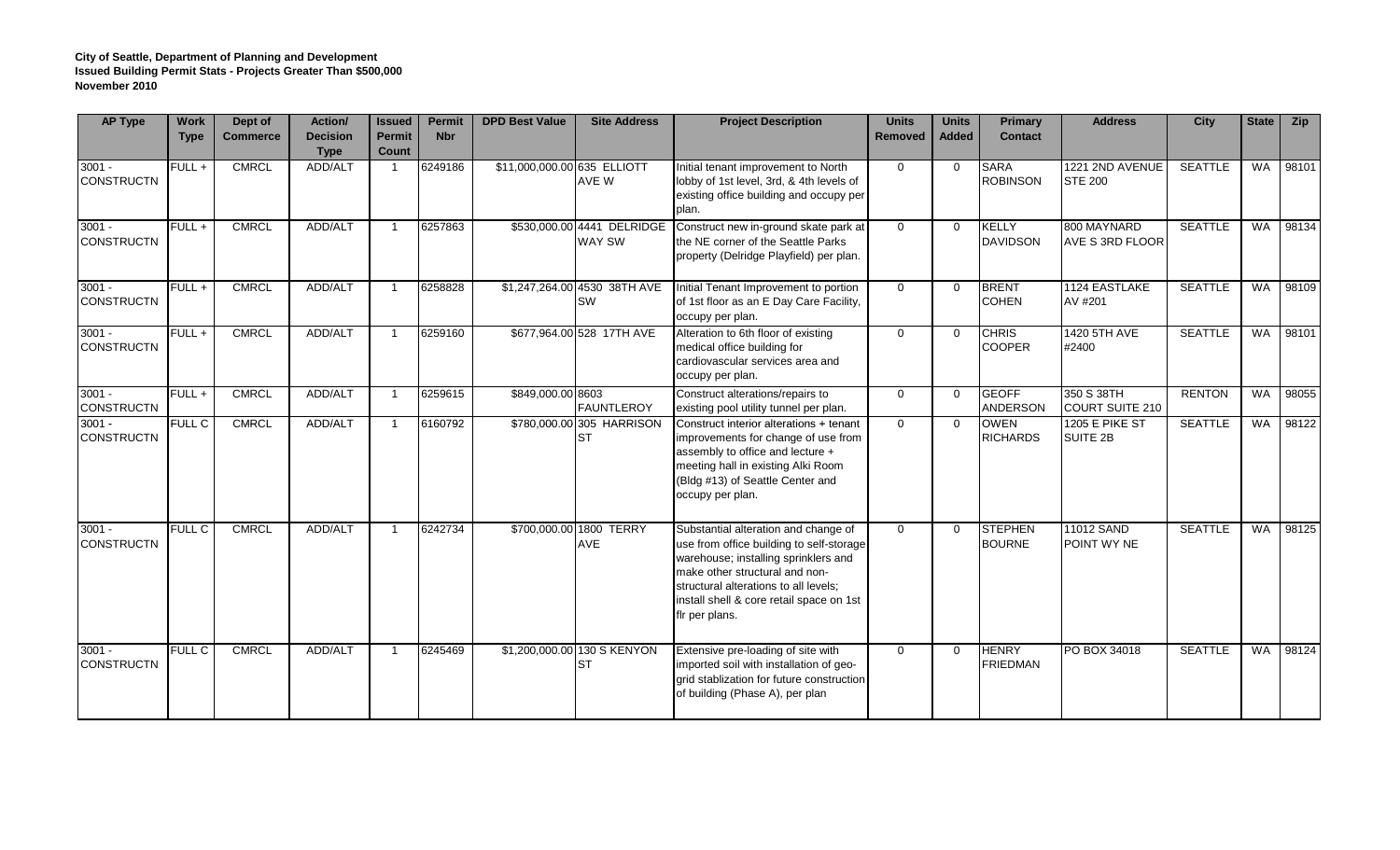## **City of Seattle, Department of Planning and Development Issued Building Permit Stats - Projects Greater Than \$500,000 November 2010**

| <b>AP Type</b>                                         | <b>Work</b><br><b>Type</b> | Dept of<br><b>Commerce</b> | Action/<br><b>Decision</b><br><b>Type</b> | <b>Issued</b><br><b>Permit</b><br>Count | <b>Permit</b><br><b>Nbr</b> | <b>DPD Best Value</b>             | <b>Site Address</b>                          | <b>Project Description</b>                                                                                                                                                                           | <b>Units</b><br><b>Removed</b> | <b>Units</b><br><b>Added</b> | Primary<br><b>Contact</b>       | <b>Address</b>                            | City              | <b>State</b> | Zip   |
|--------------------------------------------------------|----------------------------|----------------------------|-------------------------------------------|-----------------------------------------|-----------------------------|-----------------------------------|----------------------------------------------|------------------------------------------------------------------------------------------------------------------------------------------------------------------------------------------------------|--------------------------------|------------------------------|---------------------------------|-------------------------------------------|-------------------|--------------|-------|
| $3001 -$<br><b>CONSTRUCTN</b>                          | <b>FULL C</b>              | <b>INST</b>                | ADD/ALT                                   |                                         | 6191364                     |                                   | \$3,887,520.00 550 14TH AVE                  | Construct a two-story addition to<br>existing Connolly Fitness Center for<br>Seattle University with minor<br>alterations to west facade of existing<br>building, per plans (Mechanical<br>included) | $\overline{0}$                 | $\Omega$                     | JOY<br><b>JACOBSON</b>          | 901 12TH AV                               | <b>SEATTLE</b>    | <b>WA</b>    | 98122 |
| <b>COMMERCIAL ADD ALT</b>                              |                            |                            |                                           | 9                                       |                             | 20,871,748                        |                                              |                                                                                                                                                                                                      | $\mathbf{0}$                   | $\mathbf{0}$                 |                                 |                                           |                   |              |       |
| $3003 -$<br><b>BLANKET</b>                             | <b>FULL C</b>              | <b>CMRCL</b>               | <b>CHILD</b>                              |                                         | 6263261                     |                                   | \$597,617.00 300 ELLIOTT<br>AVE W            | Blanket Permit for interior non-<br>structural alterations to Harris Group<br>Floor 5                                                                                                                | $\Omega$                       | $\Omega$                     | <b>MARLEEN</b><br><b>JENSEN</b> | 1000 2ND AVE STE<br>1800                  | <b>SEATTLE</b>    | <b>WA</b>    | 98104 |
| <b>COMMERCIAL TENANT IMPROVEMENT</b>                   |                            |                            |                                           | $\blacktriangleleft$                    |                             | 597,617                           |                                              |                                                                                                                                                                                                      | $\mathbf 0$                    | $\bf{0}$                     |                                 |                                           |                   |              |       |
| $1004 -$<br><b>MECHANICAL</b>                          | <b>FULL C</b>              | <b>CMRCL</b>               | <b>MECHANICAL</b>                         | $\overline{1}$                          | 6261655                     | \$1,973,000.00 635 ELLIOTT        | AVE W                                        | Install 1 air handling unit; 1 chiller;<br>161 VAV Boxes; 3 split systems<br>associated pumps and duct work, per<br>plan.                                                                            | $\Omega$                       | $\Omega$                     | <b>JESICA</b><br><b>ROGERS</b>  | 1221 2ND AVE<br><b>NORTH</b>              | <b>KENT</b>       | <b>WA</b>    | 98032 |
| <b>MECHANICAL ONLY</b>                                 |                            |                            | $\overline{1}$                            |                                         | 1.973.000                   |                                   |                                              | $\mathbf{0}$                                                                                                                                                                                         | $\mathbf{0}$                   |                              |                                 |                                           |                   |              |       |
| $3001 -$<br><b>CONSTRUCTN</b>                          | <b>FULL C</b>              | <b>CMRCL</b>               | <b>NEW</b>                                | $\overline{1}$                          | 6124652                     |                                   | \$22,468,731.00 311 CEDAR ST                 | Phase II of II to establish use and<br>construct new mixed-use<br>structure/foundation, structural frame<br>and architectural completion / occupy<br>per plan                                        | $\Omega$                       | 184                          | <b>CRAIG</b><br><b>BELCHER</b>  | <b>26456 MARINE</b><br><b>VIEW DR S</b>   | <b>DES MOINES</b> | WA           | 98198 |
| $3001 -$<br><b>CONSTRUCTN</b>                          | <b>FULL C</b>              | <b>CMRCL</b>               | <b>NEW</b>                                | $\overline{\mathbf{1}}$                 | 6176031                     |                                   | \$777,762.00 5308 ML KING<br><b>JR WAY S</b> | Establish use and construct<br>Live/Work and Apartment mixed use<br>building and occupy, per plan.                                                                                                   | $\Omega$                       | $\boldsymbol{\Delta}$        |                                 | BRITTANI ARD PO BOX 99486                 | <b>SEATTLE</b>    | <b>WA</b>    | 98139 |
| $3001 -$<br><b>CONSTRUCTN</b>                          | <b>FULL C</b>              | <b>CMRCL</b>               | <b>NEW</b>                                | $\overline{1}$                          | 6189026                     |                                   | \$635,000.00 311 CEDAR ST                    | Phase I of II: for construction of new<br>mixed use structure / excavation and<br>shoring only / build per plan.                                                                                     | $\Omega$                       | $\Omega$                     | <b>SEAN</b><br><b>SULLIVAN</b>  | 101 STEWART<br><b>STREET SUITE</b><br>200 | <b>SEATTLE</b>    | <b>WA</b>    | 98101 |
| $3001 -$<br><b>CONSTRUCTN</b>                          | <b>FULL C</b>              | <b>CMRCL</b>               | <b>NEW</b>                                | $\overline{1}$                          | 6195657                     |                                   | \$2,800,000.00 3920 STONE<br><b>WAY N</b>    | Phase II of III (foundation & garage<br>structure) Construction of mixed use<br>building per plan                                                                                                    | $\Omega$                       | $\Omega$                     | <b>SCOTT</b><br><b>BREWER</b>   | 10613 NE 38TH PL<br><b>STE 17</b>         | <b>KIRKLAND</b>   | WA           | 98033 |
| $3001 -$<br><b>CONSTRUCTN</b><br><b>NEW COMMERCIAL</b> | <b>FULL C</b>              | <b>CMRCL</b>               | <b>NEW</b>                                | $\overline{1}$<br>5                     | 6230220                     | \$6,078,959.00 2622<br>32,760,452 | <b>SW</b>                                    | Phase II of II - Construction of a<br>CALIFORNIA AVE mixed use building including<br>apartments and retail, architectural<br>completion of residential and retail<br>portion and occupy, per plan    | $\Omega$                       | 35<br>223                    | <b>STEVE</b><br><b>SEARS</b>    | <b>1411 4TH AVE STE</b><br>1306           | <b>SEATTLE</b>    | WA           | 98101 |
|                                                        |                            |                            |                                           |                                         |                             |                                   |                                              | $\mathbf{0}$                                                                                                                                                                                         |                                |                              |                                 |                                           |                   |              |       |